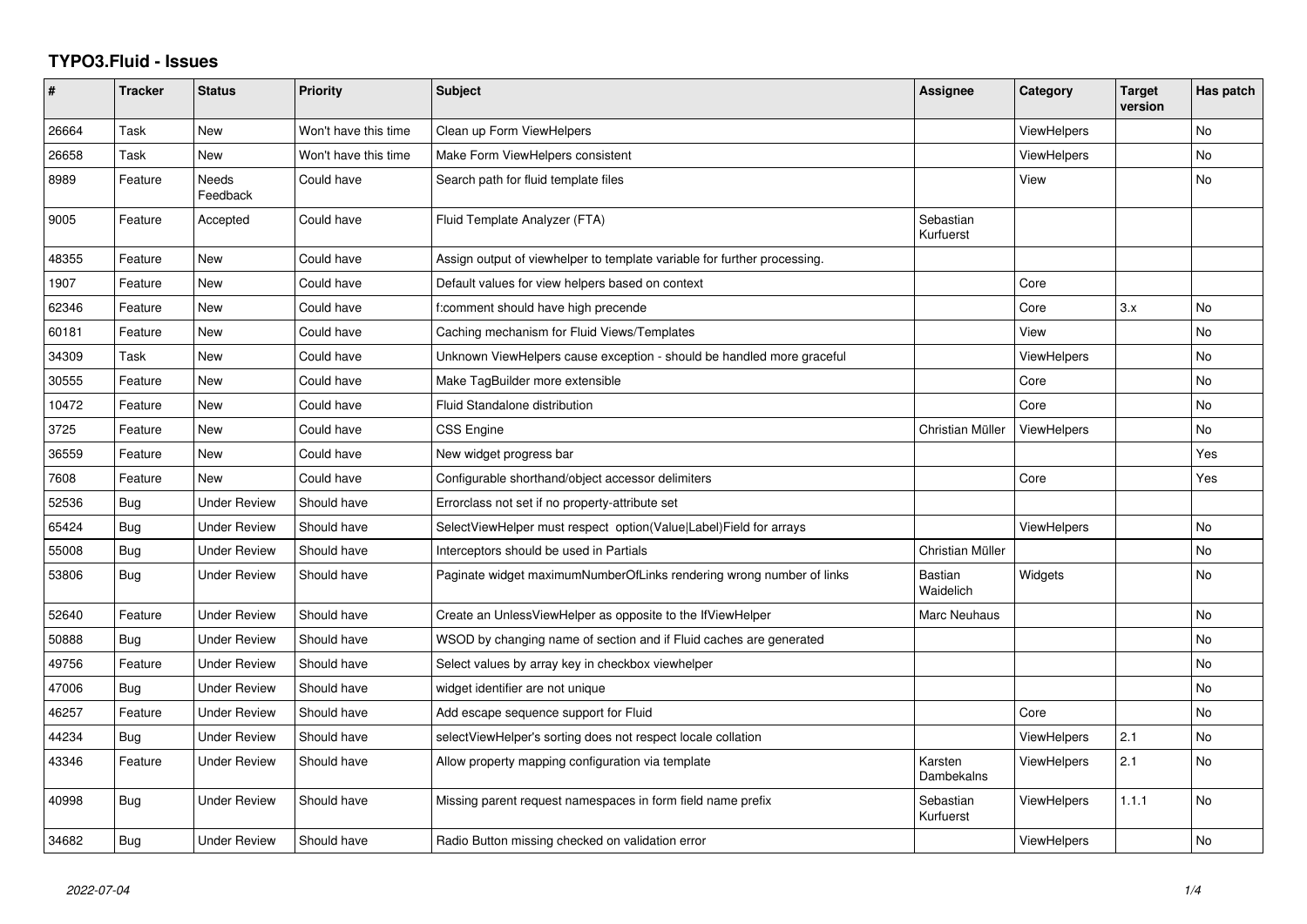| #     | <b>Tracker</b> | <b>Status</b>     | <b>Priority</b> | <b>Subject</b>                                                                      | Assignee                    | Category           | <b>Target</b><br>version | Has patch |
|-------|----------------|-------------------|-----------------|-------------------------------------------------------------------------------------|-----------------------------|--------------------|--------------------------|-----------|
| 45345 | Feature        | Needs<br>Feedback | Should have     | Easy to use comments for fluid that won't show in output                            |                             |                    |                          |           |
| 46289 | Bug            | Needs<br>Feedback | Should have     | Enable Escaping Interceptor in XML request format                                   |                             | View               | 2.0.1                    | No        |
| 46091 | Task           | Needs<br>Feedback | Should have     | Show source file name and position on exceptions during parsing                     |                             |                    |                          | No        |
| 36662 | Bug            | Needs<br>Feedback | Should have     | Checked state isn't always correct when property is collection                      | Kevin Ulrich<br>Moschallski | <b>ViewHelpers</b> | 1.1.1                    | No        |
| 33394 | Feature        | Needs<br>Feedback | Should have     | Logical expression parser for BooleanNode                                           | <b>Tobias Liebig</b>        | Core               |                          | No        |
| 8491  | Task           | Needs<br>Feedback | Should have     | link.action and uri.action differ in absolute argument                              | Karsten<br>Dambekalns       | ViewHelpers        |                          | No        |
| 3291  | Feature        | Needs<br>Feedback | Should have     | Cacheable viewhelpers                                                               |                             |                    |                          | No        |
| 58862 | Bug            | Needs<br>Feedback | Should have     | FormViewHelper doesn't accept NULL as value for \$arguments                         | Bastian<br>Waidelich        | ViewHelpers        |                          | Yes       |
| 28551 | Bug            | Accepted          | Should have     | (v4) backport VHTest                                                                | Sebastian<br>Kurfuerst      |                    |                          | No        |
| 5933  | Feature        | Accepted          | Should have     | Optional section rendering                                                          | Sebastian<br>Kurfuerst      | ViewHelpers        |                          | No        |
| 13045 | Bug            | New               | Should have     | Entity decode of strings are different between if-conditions and output of variable |                             |                    |                          |           |
| 9950  | Task           | New               | Should have     | Binding to nested arrays impossible for form-elements                               |                             | ViewHelpers        |                          |           |
| 9514  | Feature        | New               | Should have     | Support explicit Array Arguments for ViewHelpers                                    |                             |                    |                          |           |
| 4704  | Feature        | New               | Should have     | Improve parsing exception messages                                                  |                             | Core               |                          |           |
| 60271 | Feature        | New               | Should have     | Paginate viewhelper, should also support arrays                                     |                             |                    |                          | No        |
| 60003 | Feature        | New               | Should have     | Add required-Attribute to f:form.password                                           |                             | ViewHelpers        |                          | No        |
| 58983 | <b>Bug</b>     | New               | Should have     | format.date does not respect linebreaks and throws exception                        |                             |                    |                          | No        |
| 58921 | <b>Bug</b>     | New               | Should have     | f:form.* VHs crash if NOT inside f:form but followed by f:form                      |                             |                    |                          | No        |
| 56237 | Task           | New               | Should have     | in-line (Condition) View Helpers should not evaluate on parsing                     |                             |                    |                          | No        |
| 54284 | Bug            | New               | Should have     | Default Option for Switch/Case VH                                                   |                             | ViewHelpers        |                          | No        |
| 54195 | Task           | New               | Should have     | Rename and move FormViewHelper's errorClass value, currently 'f3-form-error'        | Adrian Föder                | ViewHelpers        |                          | No        |
| 52591 | Bug            | New               | Should have     | The Pagination Widget broken for joined objects                                     |                             |                    |                          | No        |
| 52419 | Bug            | New               | Should have     | Wrong PHPDocs notation for default value inline f:translate viewhelper              |                             |                    | 2.0                      | No        |
| 51277 | Feature        | New               | Should have     | ViewHelper context should be aware of actual file occurrence                        |                             |                    |                          | No        |
| 49600 | Bug            | New               | Should have     | f:form tag shown as a HTML on frontend                                              |                             | ViewHelpers        |                          | No        |
| 47669 | Task           | New               | Should have     | FormViewHelper does not define the default request method                           |                             |                    |                          | No        |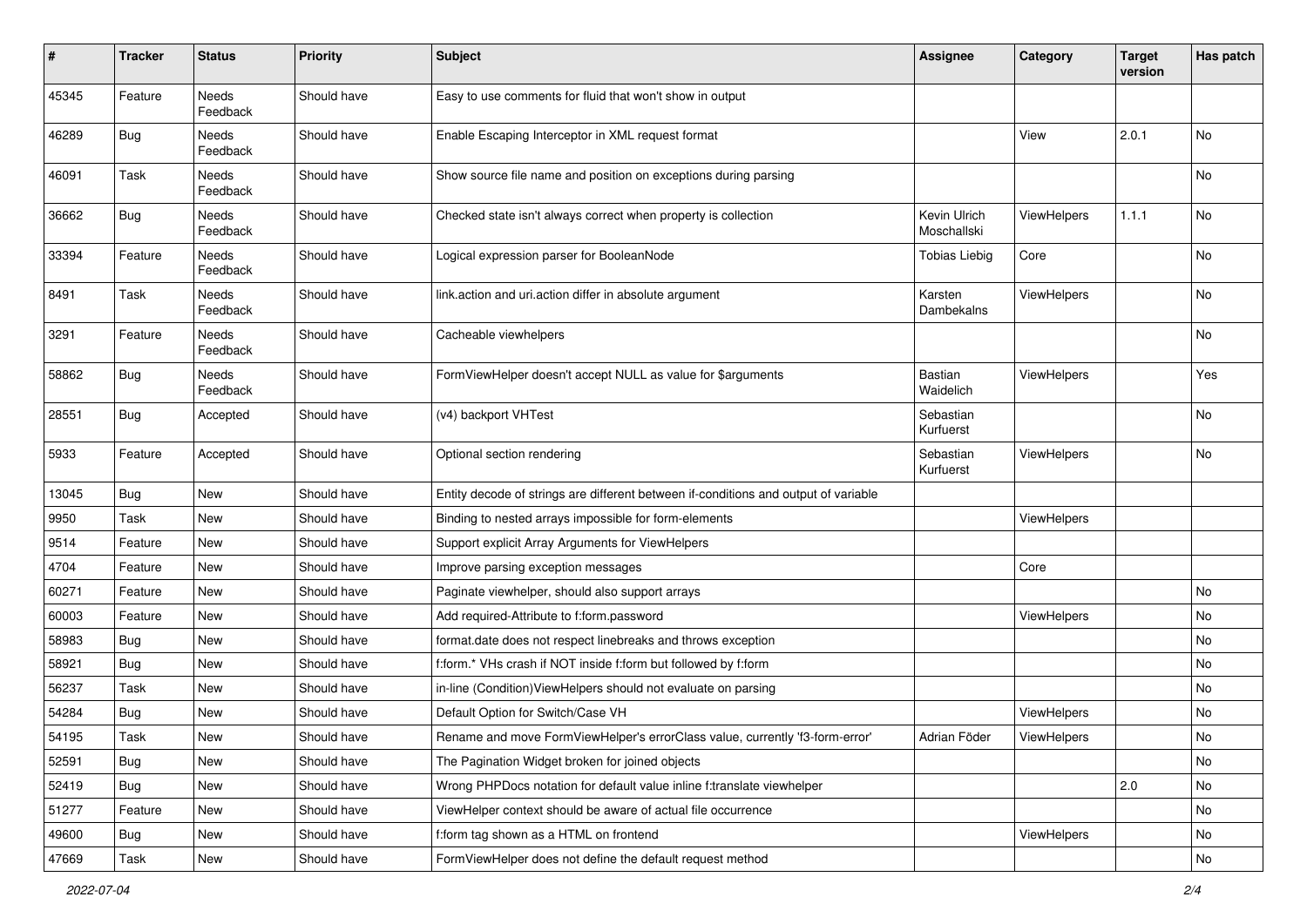| #     | <b>Tracker</b> | <b>Status</b> | <b>Priority</b> | <b>Subject</b>                                                                                              | <b>Assignee</b>        | Category           | Target<br>version | Has patch |
|-------|----------------|---------------|-----------------|-------------------------------------------------------------------------------------------------------------|------------------------|--------------------|-------------------|-----------|
| 46545 | Feature        | <b>New</b>    | Should have     | Better support for arrays in options of SelectViewHelper                                                    |                        |                    |                   | <b>No</b> |
| 45394 | Task           | New           | Should have     | Forwardport Unit test for standalone view                                                                   |                        | View               |                   | <b>No</b> |
| 45153 | Feature        | New           | Should have     | f:be.menus.actionMenuItem - Detection of the current select option is insufficient                          |                        |                    |                   | No        |
| 43072 | Task           | New           | Should have     | Remove TOKENS for adding templates fallback in Backporter                                                   |                        | View               |                   | No        |
| 43071 | Task           | New           | Should have     | Remove TOKENS for adding fallback teplates in B                                                             |                        |                    |                   | No        |
| 42743 | Task           | New           | Should have     | Remove inline style for hidden form fields                                                                  |                        |                    |                   | No        |
| 42397 | Feature        | <b>New</b>    | Should have     | Missing viewhelper for general links                                                                        |                        |                    |                   | <b>No</b> |
| 40081 | Feature        | <b>New</b>    | Should have     | Allow assigned variables as keys in arrays                                                                  |                        |                    |                   | <b>No</b> |
| 39990 | Bug            | <b>New</b>    | Should have     | Same form twice in one template: hidden fields for empty values are only rendered<br>once                   |                        | Core               |                   | <b>No</b> |
| 39936 | Feature        | <b>New</b>    | Should have     | registerTagAttribute should handle default values                                                           |                        | <b>ViewHelpers</b> |                   | <b>No</b> |
| 38130 | Feature        | New           | Should have     | Checkboxes and multiple select fields should have an assignable default value                               |                        |                    |                   | <b>No</b> |
| 37619 | Bug            | <b>New</b>    | Should have     | Fatal Error when using variable in name attribute of Section ViewHelper                                     |                        | ViewHelpers        |                   | <b>No</b> |
| 37095 | Feature        | New           | Should have     | It should be possible to set a different template on a Fluid TemplateView inside an<br>action               | Christopher<br>Hlubek  |                    |                   | No        |
| 36655 | Bug            | New           | Should have     | <b>Pagination Links</b>                                                                                     |                        | Widgets            |                   | No        |
| 36410 | Feature        | <b>New</b>    | Should have     | Allow templates to send arguments back to layout                                                            |                        | ViewHelpers        |                   | <b>No</b> |
| 33215 | Feature        | <b>New</b>    | Should have     | RFC: Dynamic values in ObjectAccess paths                                                                   |                        |                    |                   | <b>No</b> |
| 31955 | Feature        | New           | Should have     | f:uri.widget                                                                                                |                        | Widgets            |                   | No        |
| 28554 | <b>Bug</b>     | New           | Should have     | (v4) implement feature flag to disable caching                                                              |                        |                    |                   | <b>No</b> |
| 28553 | Bug            | New           | Should have     | improve XHProf test setup                                                                                   |                        |                    |                   | No        |
| 28552 | Bug            | New           | Should have     | (v5) write ViewHelper test for compiled run; adjust functional test to do two passes<br>(uncached & cached) |                        |                    |                   | <b>No</b> |
| 28550 | <b>Bug</b>     | New           | Should have     | (v4) make widgets cacheable, i.e. not implement childnodeaccess interface                                   |                        |                    |                   | <b>No</b> |
| 28549 | <b>Bug</b>     | New           | Should have     | make widgets cacheable, i.e. not implement childnodeaccess interface                                        |                        |                    |                   | No        |
| 12863 | Bug            | New           | Should have     | Attributes of a viewhelper can't contain a '-'                                                              | Sebastian<br>Kurfuerst | Core               |                   | <b>No</b> |
| 10911 | Task           | New           | Should have     | Tx Fluid ViewHelpers Form AbstractFormViewHelper->renderHiddenIdentityField<br>should be more reliable      |                        | ViewHelpers        |                   | <b>No</b> |
| 8648  | Bug            | New           | Should have     | format.crop ViewHelper should support all features of the crop stdWrap function                             |                        | <b>ViewHelpers</b> |                   | No        |
| 3481  | Bug            | <b>New</b>    | Should have     | Use ViewHelperVariableContainer in PostParseFacet                                                           |                        | Core               |                   | <b>No</b> |
| 32035 | Task           | New           | Should have     | Improve fluid error messages                                                                                |                        | Core               |                   | Yes       |
| 30937 | Bug            | <b>New</b>    | Should have     | CropViewHelper stringToTruncate can't be supplied so it can't be easily extended                            |                        | ViewHelpers        |                   | Yes       |